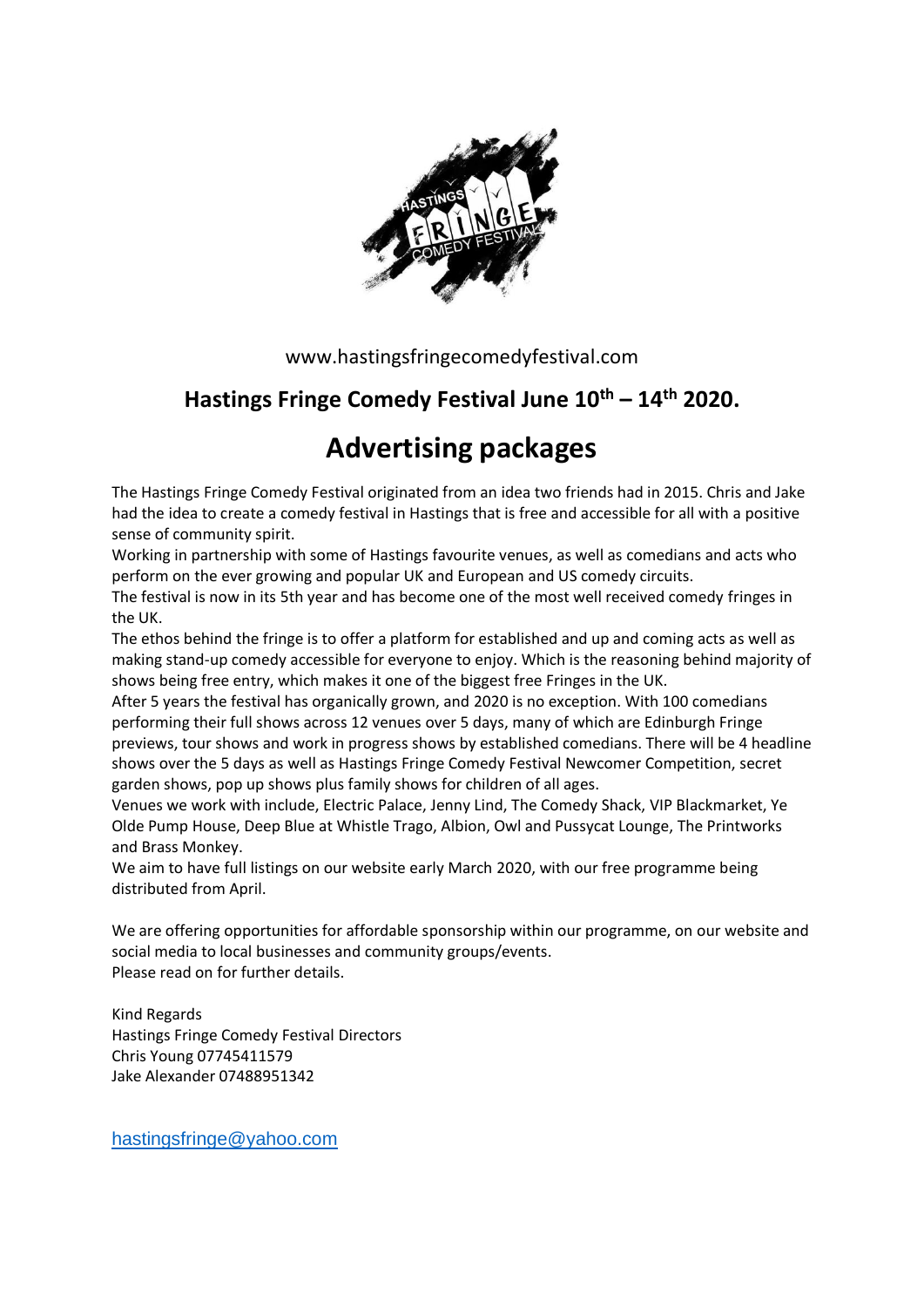## **Main Festival Sponsor**

Our Main Festival Sponsor package offers your business to be the official sponsor of the 2020 Comedy Fringe as well as:

- Your business logo featured on the front cover of the programme (3000 units printed)
- Your Logo and sponsorship announcement on the festival flyers and official posters (10,000 units total)
- Company logo and website or Link on all 12 comedy backdrop banners throughout festival
- Your Logo on our website under our Fringe logo on Home page with link to your company website or page.
- Use of your business name as our official sponsor in newspaper articles (national and local) including Radio, podcasts and promotional Clips
- Full page advert space in programme
- Regular Social media sponsorship partnership announcements on all platforms with links to your page/site. Over 5000 engaged audience members
- 4 x free front row tickets to both headline shows with a bottle of wine.

## **£1950 (1 available)**

## **Sponsor the Team**

Hastings Fringe Comedy Festival has an excellent team of volunteers who are crucial in ensuring that the comedy fringe runs successfully. Each volunteer has a passion for comedy and live performance and will be allocated at every venue throughout the fringe as well as flyering before and during the comedy fringe throughout the town. We would like to offer the opportunity for the team of 16 to be sponsored so we are able to continue to support the team with various costs.

Sponsorship will include your business logo as a large image on all volunteers' t-shirts, as well as in our programme and promotion on social media.

## **£500 (1 available)**

## **Online website page**

Single advert for a business logo to sponsor the Festival, each advert will have a hyperlink direct to your website or social media page and will stay on the website Hastingsfringecomedyfestival.com for 12 months

## **£60 (8 available)**

## **Roller Banner**

Advertising space on our 7 ft full colour roller banners, each banner is placed on stage next to act while they are performing. This advertising opportunity has a high level of visibility due to high attendance from the Comedy Fringe shows, as well as being seen in photos from our photographers and members of the public

## **£ 125 (6 Available)**